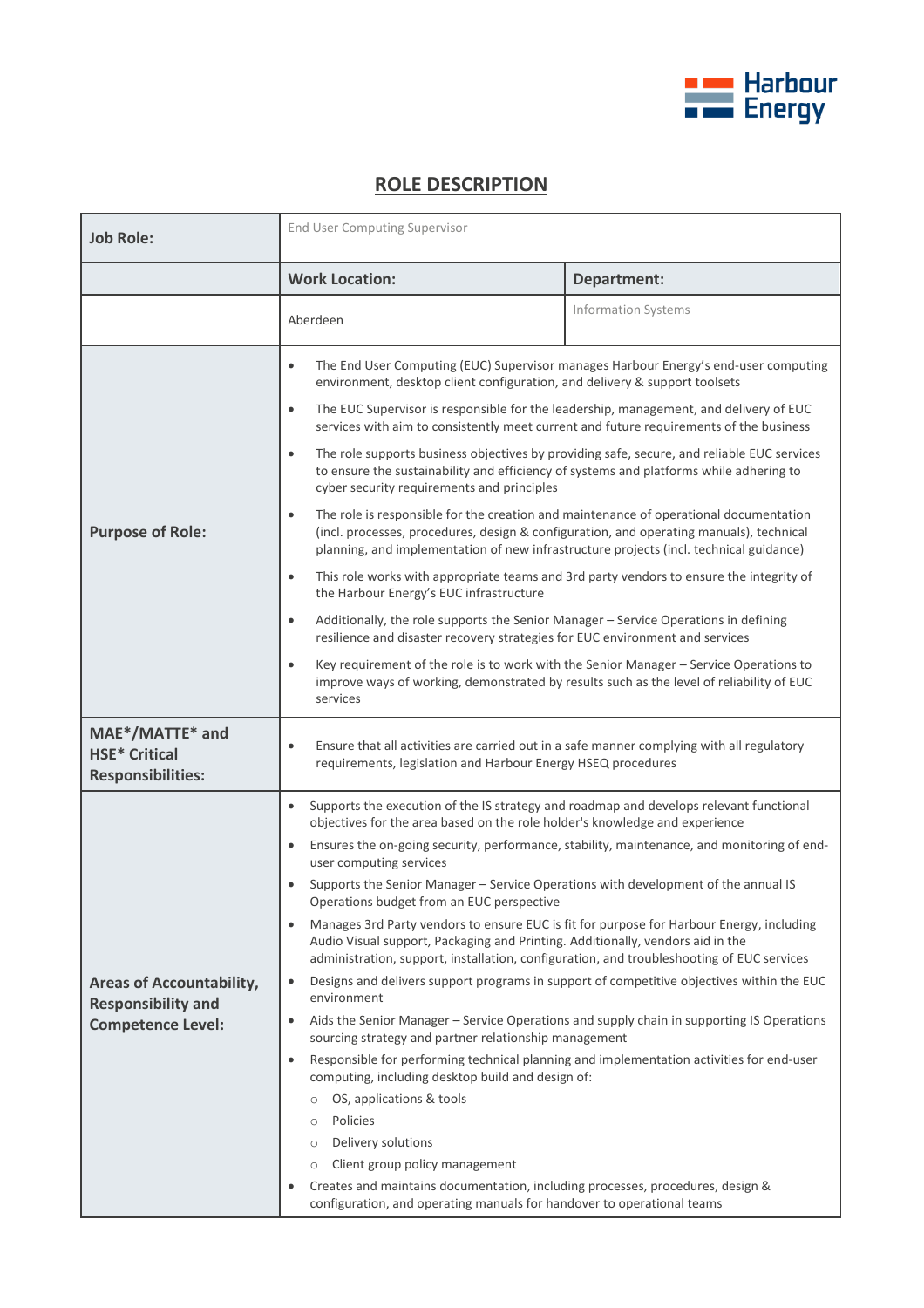

|                                                             | Ensures development of asset inventories within the organisation's ecosystem<br>$\bullet$                                                                                                                               |
|-------------------------------------------------------------|-------------------------------------------------------------------------------------------------------------------------------------------------------------------------------------------------------------------------|
|                                                             | Ensures adoption of (and commitment towards) service improvements<br>$\bullet$                                                                                                                                          |
|                                                             | Follows formal governance mechanism to establish and monitor effective controls for the<br>$\bullet$<br>processes and functions performed by IS operations teams                                                        |
|                                                             | Develops staff through coaching, mentoring and performance management, and holds<br>$\bullet$<br>people management responsibilities                                                                                     |
|                                                             | Responsible for ensuring IS operational capabilities achieve regulatory and statutory<br>$\bullet$<br>compliance requirements                                                                                           |
|                                                             | Provides input for the Senior Manager - Service Operations to develop workforce plans<br>$\bullet$<br>that ensure IS Operations can supply skilled resources to meet current and future demand<br>across the enterprise |
|                                                             | Manages a comprehensive and integrated ITSM landscape and associated service levels,<br>$\bullet$<br>based on best-practice processes, disciplines, and related toolsets                                                |
|                                                             | Adheres to enterprise technology standards, governance processes and performance<br>metrics                                                                                                                             |
|                                                             | Drives development activity either via product lines, COE's or project frameworks<br>$\bullet$                                                                                                                          |
|                                                             | May be required to provide out of hours support via an on-call rota<br>$\bullet$                                                                                                                                        |
|                                                             | Expert knowledge in Windows 10 builds, deployments, user profiles, PowerShell scripting,<br>$\bullet$                                                                                                                   |
|                                                             | GPO management                                                                                                                                                                                                          |
|                                                             | Experience of SCCM, AD, Azure InTune and Azure Mobile Device Management<br>$\bullet$                                                                                                                                    |
|                                                             | Substantial experience of EUC development, maintenance and support, with strong<br>$\bullet$<br>experience of leading a team                                                                                            |
|                                                             | Previous experience of working with a diverse vendor support model<br>$\bullet$                                                                                                                                         |
|                                                             | Experience of developing and implementing process improvements<br>$\bullet$                                                                                                                                             |
|                                                             | Knowledge of information security best practices<br>$\bullet$                                                                                                                                                           |
|                                                             | Experience in the oil & gas sector<br>$\bullet$                                                                                                                                                                         |
|                                                             | Experience in managing 3rd party vendors<br>$\bullet$                                                                                                                                                                   |
|                                                             | Ability to write and run test plans<br>$\bullet$                                                                                                                                                                        |
|                                                             | Root cause investigation ability and engagement with 3rd parties to resolve business critical<br>$\bullet$<br>issues                                                                                                    |
| <b>Critical Skills*</b>                                     | Excellent technical understanding of the infrastructure being managed, and with ability to<br>$\bullet$<br>technically plan service improvements through to implementation                                              |
| <b>Qualifications</b>                                       | Excellent problem solving and ability to work under pressure<br>$\bullet$                                                                                                                                               |
| <b>Experience, etc.:</b><br>(* Indicate either preferred or | Experience and knowledge of cloud infrastructure services, including tooling and security                                                                                                                               |
| essential.)                                                 | Logical approach and controlled implementation within CAB environment<br>$\bullet$                                                                                                                                      |
|                                                             | ITIL qualification (foundation at a minimum or similar demonstrated experience)<br>$\bullet$                                                                                                                            |
|                                                             | Experience of leading teams, with the ability to communicate the IS operations objectives<br>$\bullet$<br>and motivate staff                                                                                            |
|                                                             | Strong Industry, domain-specific knowledge of the enterprise and its business units<br>$\bullet$                                                                                                                        |
|                                                             | Experience of developing and implementing process improvements<br>$\bullet$                                                                                                                                             |
|                                                             | Self-motivated and pro-active with a willingness to go the extra mile to achieve important<br>$\bullet$<br>goals                                                                                                        |
|                                                             | Competent in budget planning and financial management<br>$\bullet$                                                                                                                                                      |
|                                                             | Experience of delivering governance practices to track and measure the quality of services,<br>$\bullet$<br>and maintain service improvement plans                                                                      |
|                                                             | Strong third-party management skills, working closely with sourcing and vendor managers<br>$\bullet$                                                                                                                    |
|                                                             | Excellent verbal and written communication skills, including the ability to explain technical<br>$\bullet$<br>concepts and technologies to the IS workforce                                                             |
|                                                             | Previous experience of working with a diverse vendor support model                                                                                                                                                      |